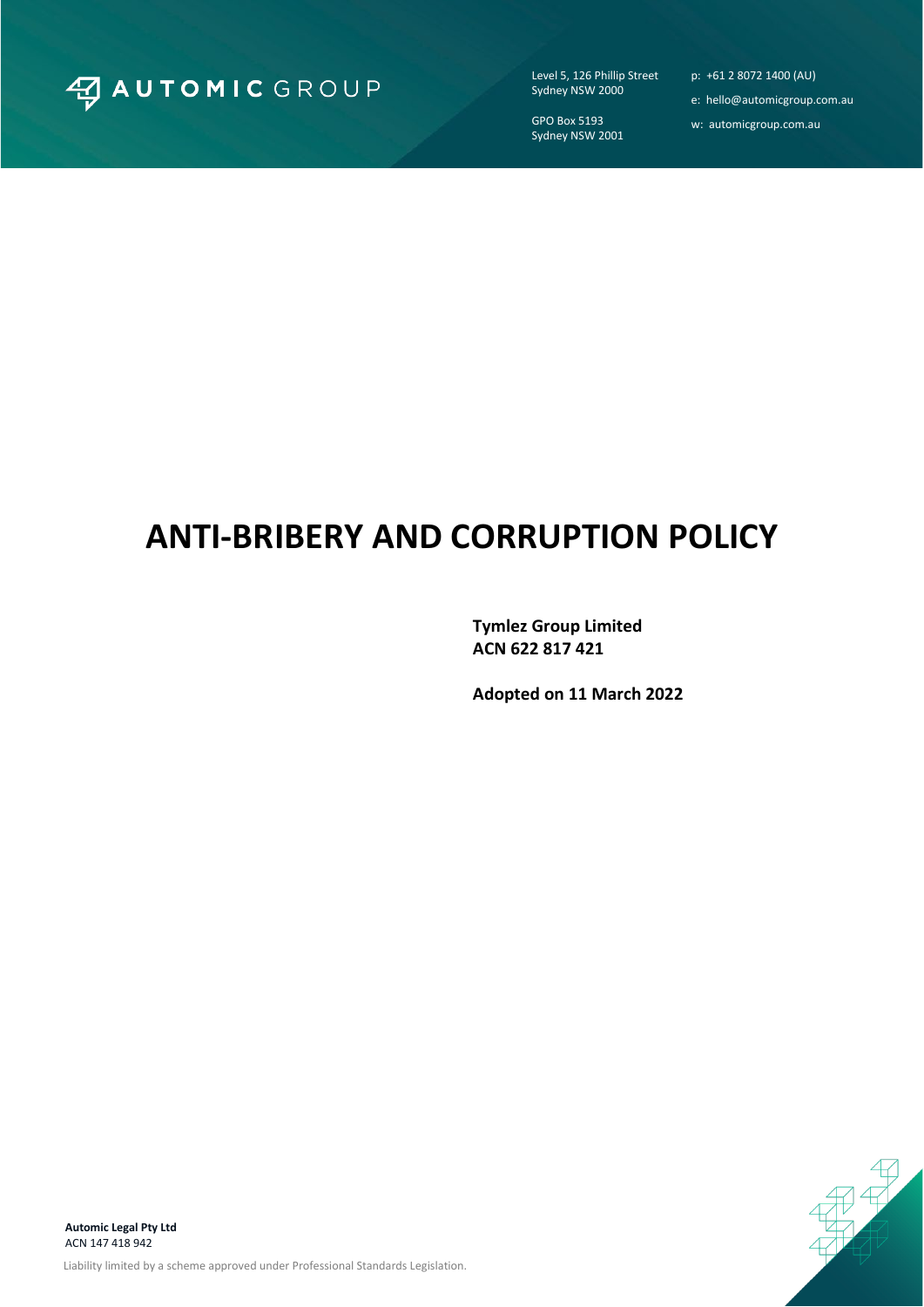### **ANTI-BRIBERY AND CORRUPTION POLICY**

#### $\mathbf{1}$ **INTRODUCTION AND PURPOSE**

# **1.1 Introduction**

Tymlez Group Limited ACN 622 817 421 (**Company**) and its subsidiaries (collectively, **Group**) has zero tolerance for bribery and corruption in any form and acknowledges that, in addition to being unethical and harmful to the reputation of the Company, there are severe criminal and civil penalties applying to those involved in bribery and corruption. It is the policy of the Company to conduct its business with complete integrity, and in a manner that applies the highest ethical standards and is in compliance with the letter and the spirit of all relevant laws, including all relevant anti-bribery and corruption laws.

This Policy has been developed to align with, and is underpinned by the Group's values, which are set out in the Company's Code of Conduct.

### **1.2 Purpose**

The purpose of this Policy is to:

- $(a)$ set out the responsibilities of the Company and its personnel in observing and upholding the Company's position on bribery, corruption and related improper conduct;
- $(b)$ provide information and guidance on how to recognise, deal with and report instances of bribery and corruption;
- $(c)$ establish a process for the reporting of any instances of bribery, corruption or material breaches of this Policy and ensure that any such reports are dealt with appropriately; and
- $(d)$ ensure compliance applicable anti-bribery and corruption legislation and regulations, and with the ASX Corporate Governance Principles and Recommendations.

### **1.3 Relevant documents**

This Policy should be read together with the Company's other policies, including the Code of Conduct and the Whistleblower Policy.

#### $\overline{2}$ **DEFINITIONS**

In this Policy, unless the context otherwise requires:

**Agent** means contractors, sub-contractors, suppliers, consultants, agents, intermediaries, finders, brokers, advisors and any other third parties performing services for, or on behalf of, the Company.

**Benefit** includes any advantage and is not limited to property. It can include (but is not limited to) cash, vouchers, Gifts to family members, loans, personal favours, entertainment, meals and travel, political and charitable contributions, sponsorships, job opportunities, medical care, services, loans and loan guarantees, transportation, favours, the payment or reimbursement of debts, preferential treatment in the provision of, or preferential access to, business opportunities, goods or services.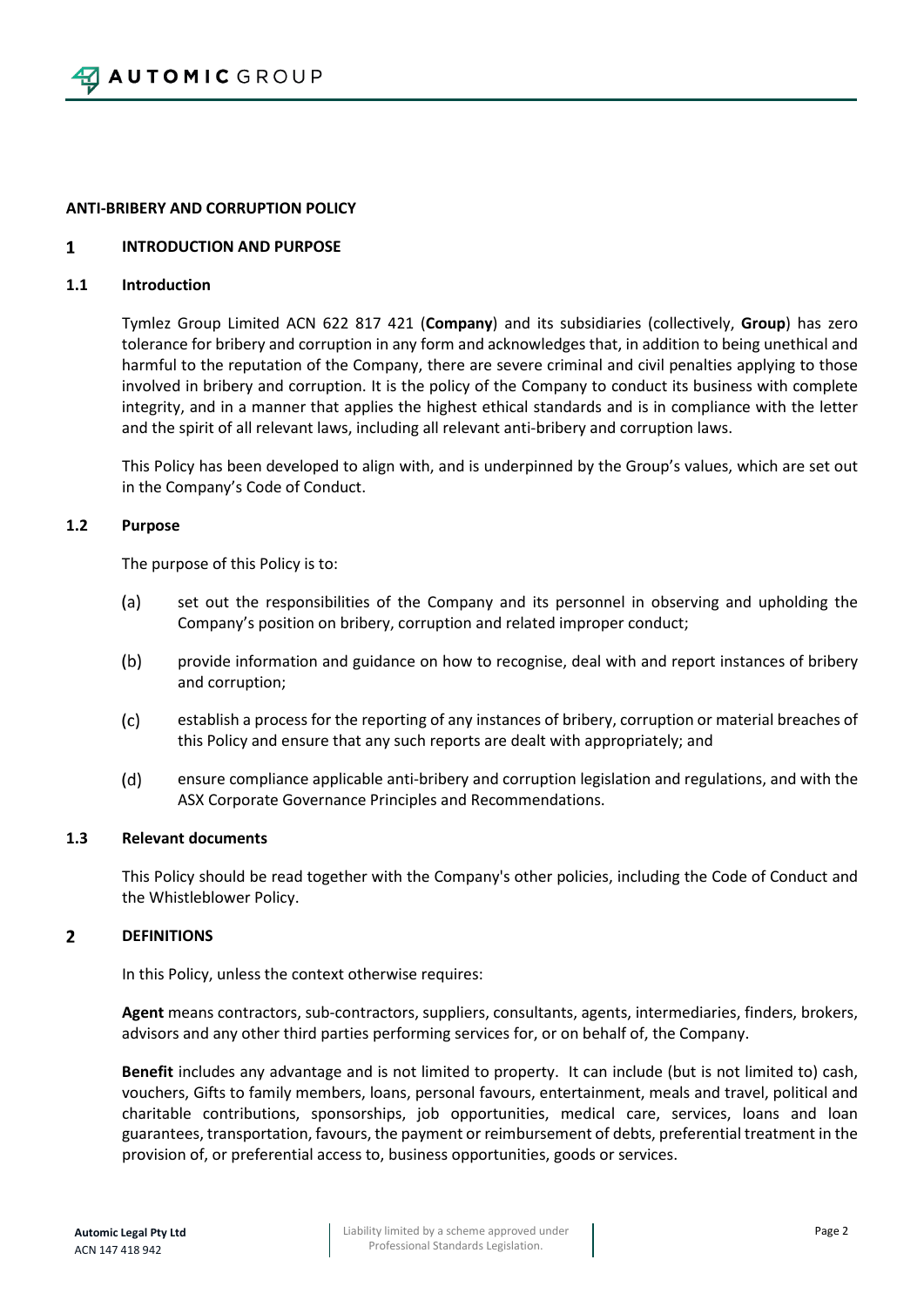**Bribe or Bribery** means to provide, promise, offer or cause a Benefit to be provided to another person, either directly or indirectly, with the intention to influence that person to obtain or retain a Benefit or business advantage that is not legitimately due. For the purpose of determining if a Benefit or business advantage is legitimately due, these circumstances should be disregarded: the fact that the Benefit or business advantage may be (or be perceived to be) customary, the value of the Benefit or business advantage and official tolerance of the Benefit or business advantage.

**Company** means Tymlez Group Limited ACN 622 817 421 and any direct and indirect subsidiaries, affiliates and joint ventures.

**Facilitation Payment** means unofficial payments of small sums to induce a Public Official to facilitate the performance of their government functions, such as issuing licences or permits to obtain routine services.

**Gift(s)** means free or heavily discounted items, money or other intangible Benefits offered in relation to work activities. Examples include, but are not limited to, a gift basket, wine, tickets to a sporting event or concert, or any other item of value.

**Government Body** means: (i) a national (domestic or foreign) government, political subdivision thereof or local jurisdiction therein; (ii) an instrumentality, board, commission, court or agency, whether civilian or military, of any of the above, however constituted; (iii) a government-owned/government-controlled association, organization, business or enterprise (for example a state-owned bank); (iv) or a political party.

**Personnel** means by all employees, officer, Directors and any Agents providing services or acting for, or representing, the Company, in all their dealings in connection with the Company including (but not limited to) interactions with customers, retailers, local authorities, Government Bodies, Public Officials, subcontractors or service providers.

**Hospitality** means any form of entertainment including meals, drinks, sporting events, movie or theatre visits and hotel accommodation and includes any travel associated with that hospitality.

**Policy** means this Anti-Bribery and Corruption Policy.

**Public Official** means employees or officers of a Government Body including individuals who perform work under contract for a Government Body or hold or perform the duties of an appointment, office or position of a Government Body. This includes employees or officers of government owned or controlled enterprises such as public institutions and state-owned enterprises. Examples of Public Officials include, without limitation, members of judiciary and politicians at any level of government, employees of financial regulators, employees of state-owned banks.

**Secret Commission(s)** means a situation where an Agent, or someone acting in a fiduciary capacity, accepts a commission or other unauthorised payment or Benefit from a third party, without the consent or knowledge of their principal, for services rendered or other benefits provided which are connected with the relationship between the Agent/fiduciary and their principal.

### 3 **WHO DOES THIS POLICY APPLY TO?**

This Policy must be strictly complied with by all Personnel. All individuals, regardless of their position, are responsible for their own behaviour and the consequences of their actions and decisions. Personnel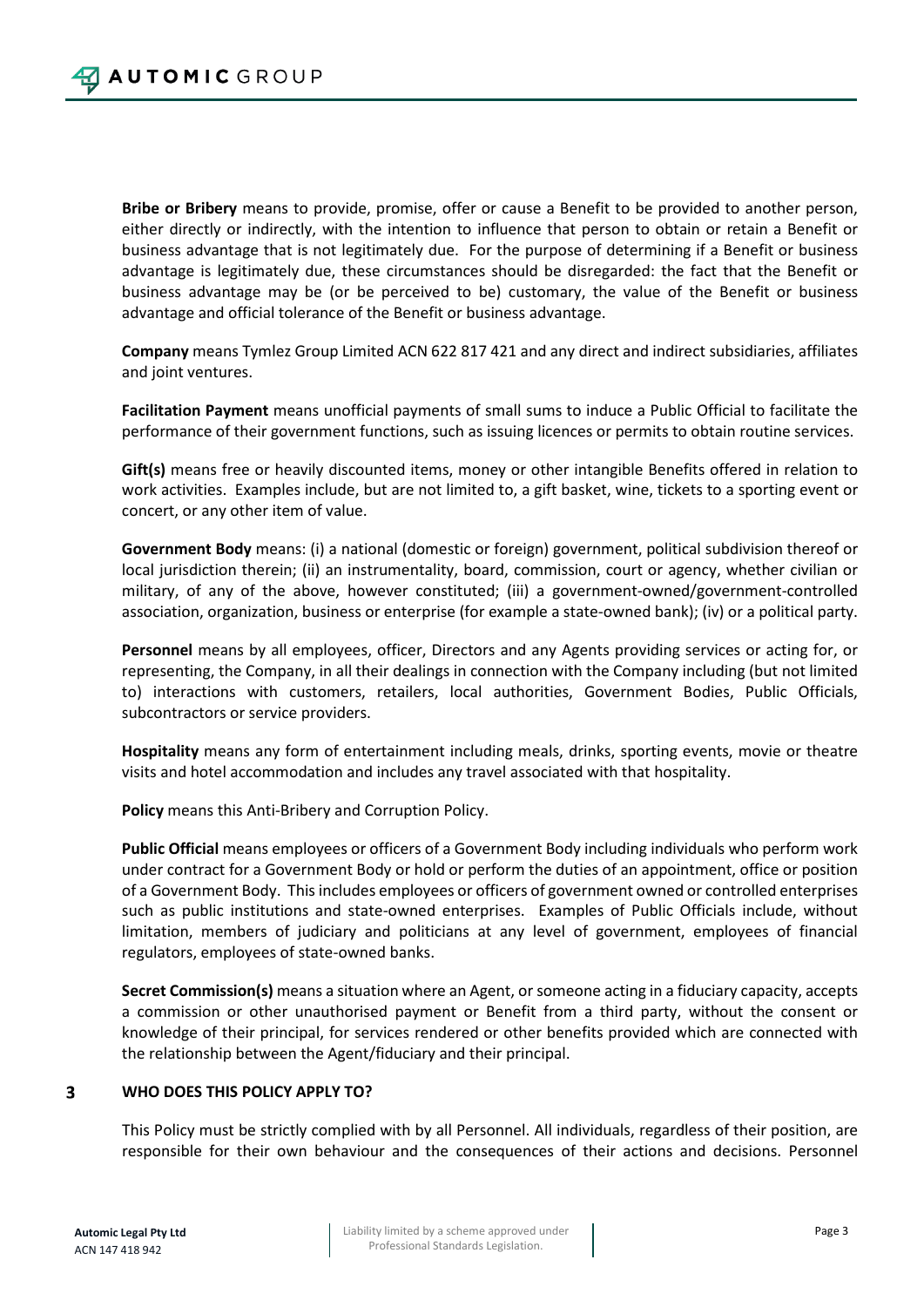engaging in prohibited conduct may be liable for disciplinary or administrative action, and in some cases, legal proceedings and investigations by the relevant government authorities.

### $\overline{4}$ **SUMMARY OF THE PROHIBITED CONDUCT**

Personnel must not, either directly or indirectly:

- $(a)$ offer, promise, give, solicit or accept any Bribe or Facilitation Payments (section 5);
- $(b)$ offer or provide Gifts, Hospitality or any other Benefit to Public Officials without prior written approval of the Company's senior management, or provide/receive any Gifts or Hospitality which do not comply with the Gifts and Hospitality guidelines (section 6) and Travel and Expenses Policy;
- $(c)$ make any political or charitable donations on behalf of the Company which are or could be perceived to be a Bribe or contrary to this Policy (section 7);
- $(d)$ engage with or deal with Agents acting for or representing the Company in a manner contrary to this Policy (section 8). This includes the prohibition of offering or giving Secret Commissions to those acting in an agency or fiduciary capacity;
- $(e)$ falsify any books, records or accounts relating to the Company (section 10); or
- $(f)$ cause, authorise or wilfully ignore any conduct that is believed or suspected to be contrary to this Policy or any anti-corruption laws, or to aid or abet such conduct. Any notice of such conduct or suspected conduct must be immediately reported (section 11).

There are serious criminal and penalties that may be incurred, and significant reputational damage that may be done, if the Company or any of its Personnel are involved in Bribery or corruption.

If there is any doubt about whether a particular conduct may violate this Policy, or if there are any questions about the application of the Policy, you should contact your manager for clarification.

### 5 **BRIBES AND FACILITATION PAYMENTS**

It is prohibited to promise, offer, provide (or cause to be provided) any Bribe or Facilitation Payment, whether directly or indirectly, with the intention of securing business or a commercial advantage for the Company.

This prohibition applies to dealings with private and public businesses and individuals, as well as Public Officials.

Laws in relation to Bribery of Public Officials are especially strict. Consequently, dealings with Public Officials are particularly high risk, and extra care must be taken when dealing with Public Officials. Any Benefits (including Hospitality or Gifts) offered or provided to a Public Official must be in compliance with this Policy, and can only be made with the prior written approval from the Company's senior management (for further details see section 6.3 below).

There will be no penalty or adverse consequences for refusing to pay a Bribe or Facilitation Payment, even if it may result in the Company losing business.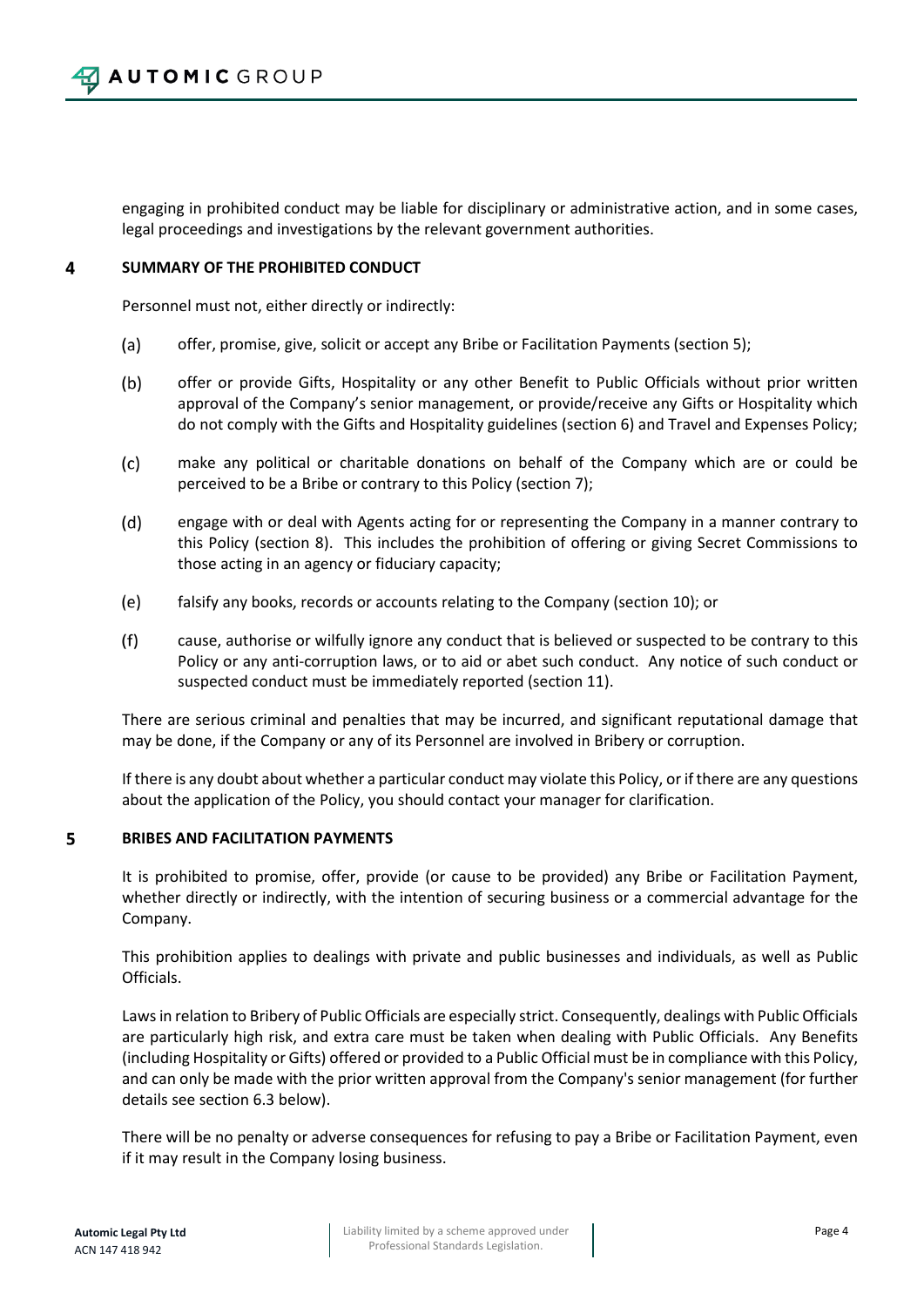### 6 **GIFTS AND HOSPITALITY**

# **6.1 Guidelines for accepting gifts and hospitality**

Gifts and Hospitality offered by Directors, officers or employees for the purpose of establishing and strengthening business relationships are acceptable from a commercial perspective. This Policy does not prohibit Gifts and Hospitality being offered, given or accepted in good faith provided that:

- $(a)$ it is not made/received in explicit or implicit exchange for favours or Benefits;
- $(b)$ it complies with all relevant local laws;
- $(c)$ it is given in the Company's name, not in the names of the Director/employee;
- $(d)$ it does not include cash or a cash equivalent (*e.g.,* cash cards, shopping gift cards, jewellery, etc.);
- $(e)$ it is given or received openly, not secretly, and does not give rise to a perceived, potential or actual conflict of interest;
- $(f)$ it could not be perceived as bringing the Company into disrepute;
- $(g)$ a Director, officer or employee must be present for any Hospitality provided;
- $(h)$ it is not given within three months prior to, or after, the completion of a competitive bid, tender exercise, contract negotiation or the like with the recipient;
- $(i)$ it is not received by or given to the same person more than 4 times a year. Approval from the Company's senior management is required to exceed this limit; and
- $(i)$ it is not given to a family member or extended family member of the person giving the Gift or Hospitality (*e.g.,* a spouse, partner, child, grandparent, parent, sibling, uncle, aunt, nephew, niece, grandchildren, first cousin; the spouse of any of the foregoing people; or, any other individuals who share the same household as you), unless approved by the Company's senior management in writing.

However, it becomes a criminal offence when such Gifts and Hospitality are offered in order influence the other party to obtain a Benefit. Agents are prohibited from offering any Gifts or Hospitality in connection with their services for, or on behalf of, the Company.

# **6.2 Gifts and Hospitality to Non-Public Officials**

The financial thresholds and approval guidelines for giving and receiving Gifts and Hospitality to and from parties Non-Public Officials are as follows:

- $(a)$ Gifts valued at AUD\$250 or less may be received or given provided that the guidelines at section 6.1 are met;
- $(b)$ Gifts valued at AUD\$250 or more may only be received or given with the written approval of the Company's senior management, provided that the guidelines at section 6.1 are met;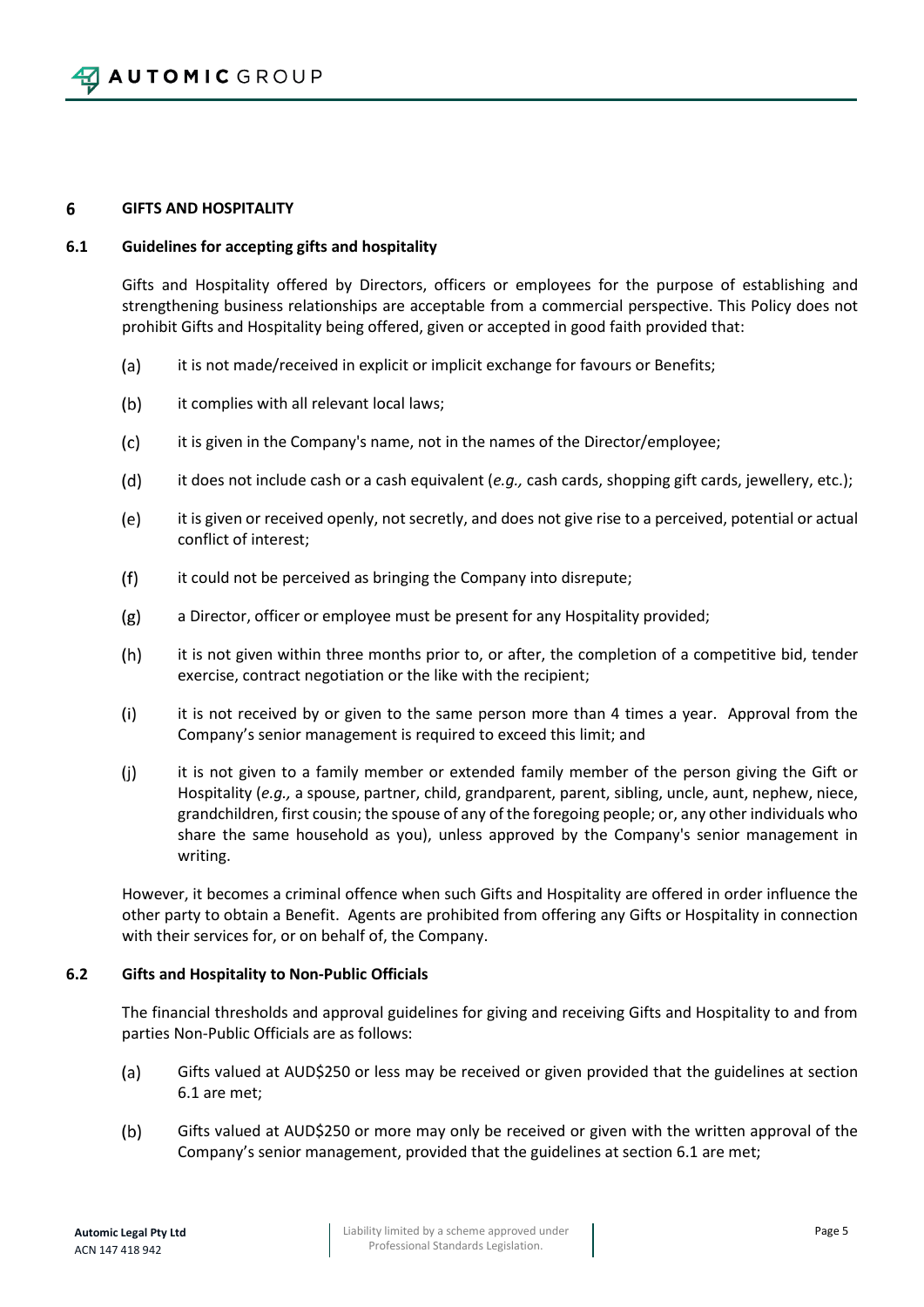- $(c)$ Hospitality valued at AUD\$500 or less may be received or given provided that the guidelines at section 6.1 are met;
- $(d)$ Hospitality valued at AUD\$500 or more may be received or given with the written approval of the Company's senior management, provided that the guidelines at section 6.1 are met; and
- (e) Gifts and/or Hospitality with a combined total value of more than AUD \$1,000 per year from or to the same person or entity is not permitted, unless prior written approval from the Company's senior management is obtained to exceed this limit.

A request for written approval must be made in writing by completing and submitting the Gifts Hospitality & Donations Approval Form in Appendix B.

# **6.3 Gifts and Hospitality to Public Officials**

Gifts and Hospitality provided to Public Officials attract additional risks for the Company. Written approval from Company's senior management must be obtained before giving Gifts or Hospitality of any value to a Public Official. Prior approval should be requested by completing the Gifts, Hospitality & Donations Approval Form provided in Appendix B. Pre-approvals must take into account any relevant local prohibitions or governmental policies against the receipt of Gifts or Hospitality by Public Officials.

All offers and acceptances of Gifts and Hospitality (to both Public Official and non-Public Officials) should be recorded in the Gifts and Hospitality Register and each entry must indicate whether the Gift or Hospitality was accepted or declined. Promotional items of a nominal value such as pens, drink bottles etc are exempt.

### $\overline{\mathbf{z}}$ **CHARITABLE AND POLITICAL DONATIONS**

# **7.1 Charitable Donations**

Charitable donations can be used as a form of Bribe. Therefore, charitable donations must not be made, offered or promised on behalf of the Company, without prior written approval from the Company's senior management by completing and submitting the Gifts, Hospitality & Donations Approval Form at Appendix B, and anti-bribery and corruption due diligence must be conducted on the recipient of the donation.

All charitable donations must:

- $(a)$ be made only to not-for-profit organisations;
- $(b)$ be accurately recorded in the Company's records;
- $(c)$ be tax-deductible; and
- $(d)$ not be made in cash or to private accounts.

All approvals in relation to charitable donations, along with the relevant details of the donations, must be recorded in the donations register.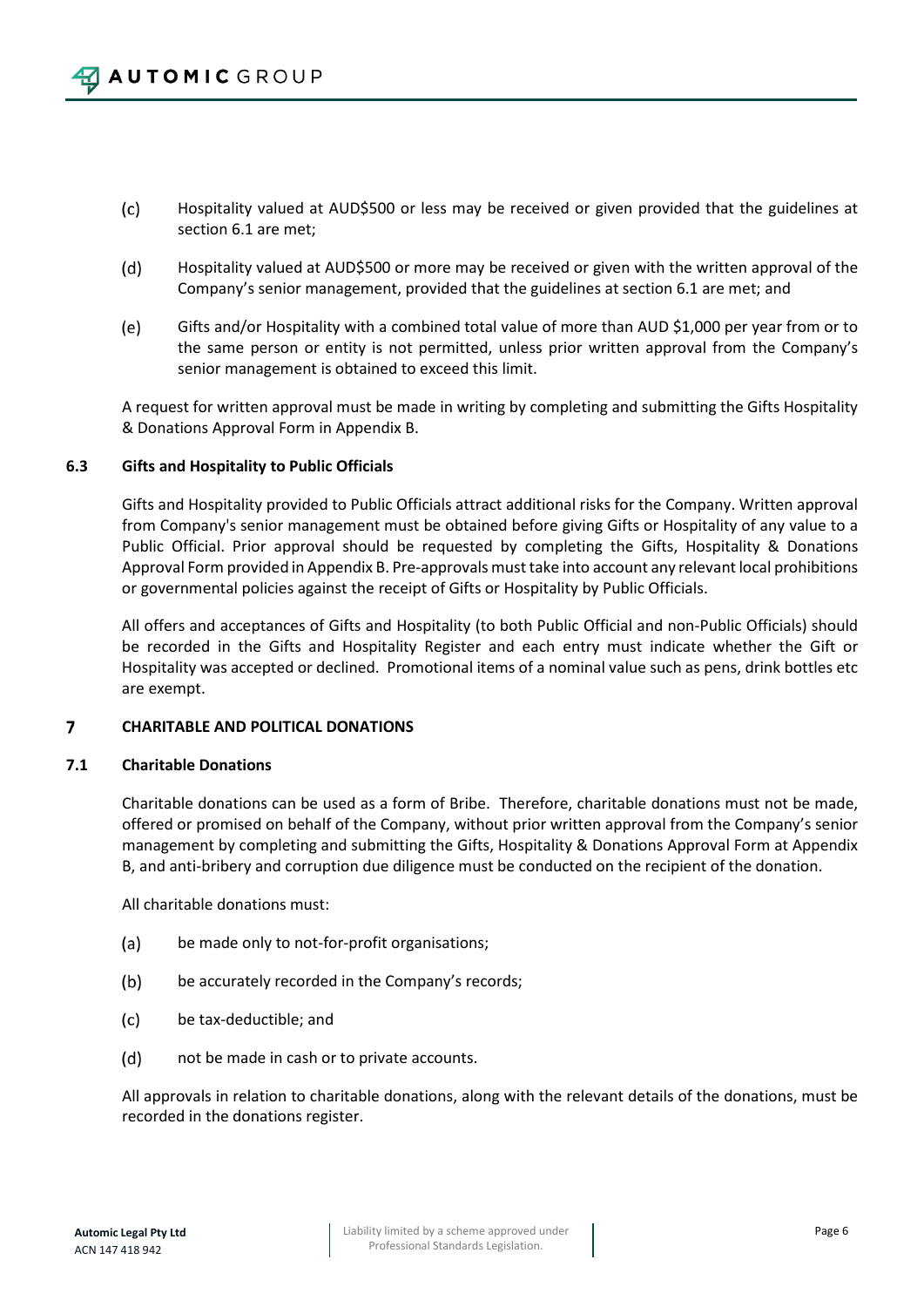Personnel are permitted to make charitable donations in their personal capacity so long as they are not made in order to obtain or retain any business or business advantage.

# **7.2 Political Donations**

Any financial or other support or assistance to, including a Gift made to or for the benefit of, political parties, political campaigns, individual politicians, government departments or administrative bodies on behalf of the Company can only be made with the prior written approval from the Company's senior management by completing the Gifts, Hospitality & Donations Form at Appendix B, and if the necessary limits on amounts and disclosure requirements are complied with.

A political donation includes payments such as memberships, entry fees and tables purchased at political fundraising events.

### 8 **ENGAGING AGENTS**

The Company could potentially become criminally liable and suffer damage to its reputation as a result of an act of Bribery by its Agents, regardless of whether or not the Company approved, or even had knowledge of, the Bribery. All Agents engaged by the Company must act with complete integrity and undertake their business without Bribery when providing services for or on behalf of the Company.

Any employee, Director or officer that deals with Agents is responsible for taking reasonable precautions to ensure that those Agents are ethical in their conduct of business and compliant with this Policy.

It is important for the Company to ensure that there is a clear business rationale for engaging an Agent and that a fulsome anti-bribery and corruption due diligence review of each Agent is undertaken prior to any engagement.

Payments to Agents may only be made upon the presentation of a valid invoice or statement that evidences the services were provided. Any commissions or service fees made to Agents should be comparable to the prevailing market rates for similar services and must be made by bank transfer into an account in the name of the Agent. All contracts with Agents must include anti-bribery clauses requiring the Agent to comply with all relevant anti-bribery legislation, to disclose any connections to Public Officials and Government Bodies, and to provide audit rights.

The offering or giving of Secret Commissions is prohibited. Likewise, the receipt of any Secret Commissions is also prohibited.

If there are any concerns or red flags about the conduct of Agents in their business dealings which may be contrary to this Policy, such concerns must be reported to the Company's senior management prior to proceeding or continuing with the engagement to ensure compliance with the applicable anti-bribery and corruption laws.

Some examples of red flags could include:

 $(a)$ unusual or excessive payment requests, including upfront payments, suspicious commissions or payments into separate accounts in a country foreign to the nationality or business of that third party;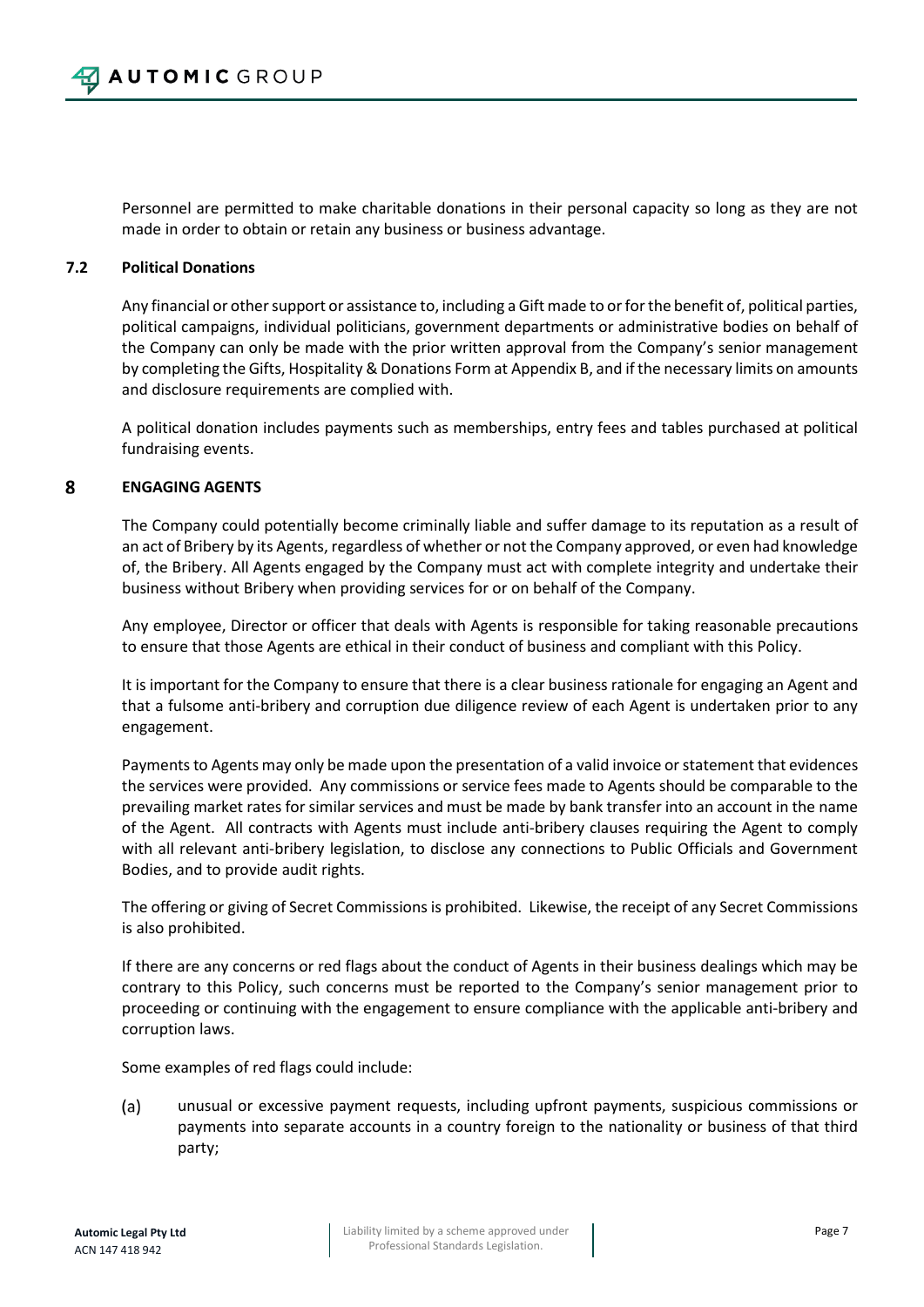- $(b)$ reluctance or refusal by that Agent to disclose the company's beneficial owners, partners or principals, or respond to anti-bribery due diligence questions;
- $(c)$ the Agent has little experience in the industry but "*knows the right people*"; or
- $(d)$ the Agent is, or is affiliated to, a Government Body or Public Official.

Upon receiving a report, the Company shall conduct relevant investigations and may suspend further payments to the Agent pending the outcome of that investigation.

#### 9 **PERSONAL SAFETY EXCEPTION**

A person will not be in breach of this Policy if a payment or Benefit is provided to a Public Official or another party, due to an imminent risk of serious physical harm.

Where a payment or Benefit is provided under such circumstances, that person must promptly report the payment or Benefit made to the Company's senior management and set out the full circumstances of that payment (including the value of the payment, the recipient and the nature of the threat).

#### 10 **COMPLIANCE AND REPORTING**

### **10.1 Compliance and disclosure**

Personnel must read, understand and comply with this Policy and they will be required to ensure they avoid any actions that may lead to or suggest a violation of this Policy.

Personnel must complete and sign the Policy Acknowledgment and Commitment Statement when they first receive this Policy and on an annual basis thereafter (provided in Appendix A), which confirms their commitment to comply with this Policy.

Given the stringent anti-bribery and corruption laws in respect of dealing with Public Officials, employees, Directors and officers must disclose in writing to the Company's senior management whether they, or any of their family members up to a second degree (which includes a spouse or companion, children or stepchildren, grandchildren, parents, grandparents, siblings and half siblings, uncles, aunts, nephews, and nieces) are current or former Public Officials.

### **10.2 Training**

The Company will also offer periodic compliance training to ensure that all Personnel are up-to-date on their obligations under the Policy and the relevant anti-corruption laws. All Personnel must participate in such training whenever they are requested to attend. Such training will include, but is not limited to, the following:

- (a) the obligations of employees, Directors and officers under this Policy;
- $(b)$ how to recognise Bribery and corruption; and
- $(c)$ how to effectively deal with and report Bribery, corruption or other breaches of this Policy.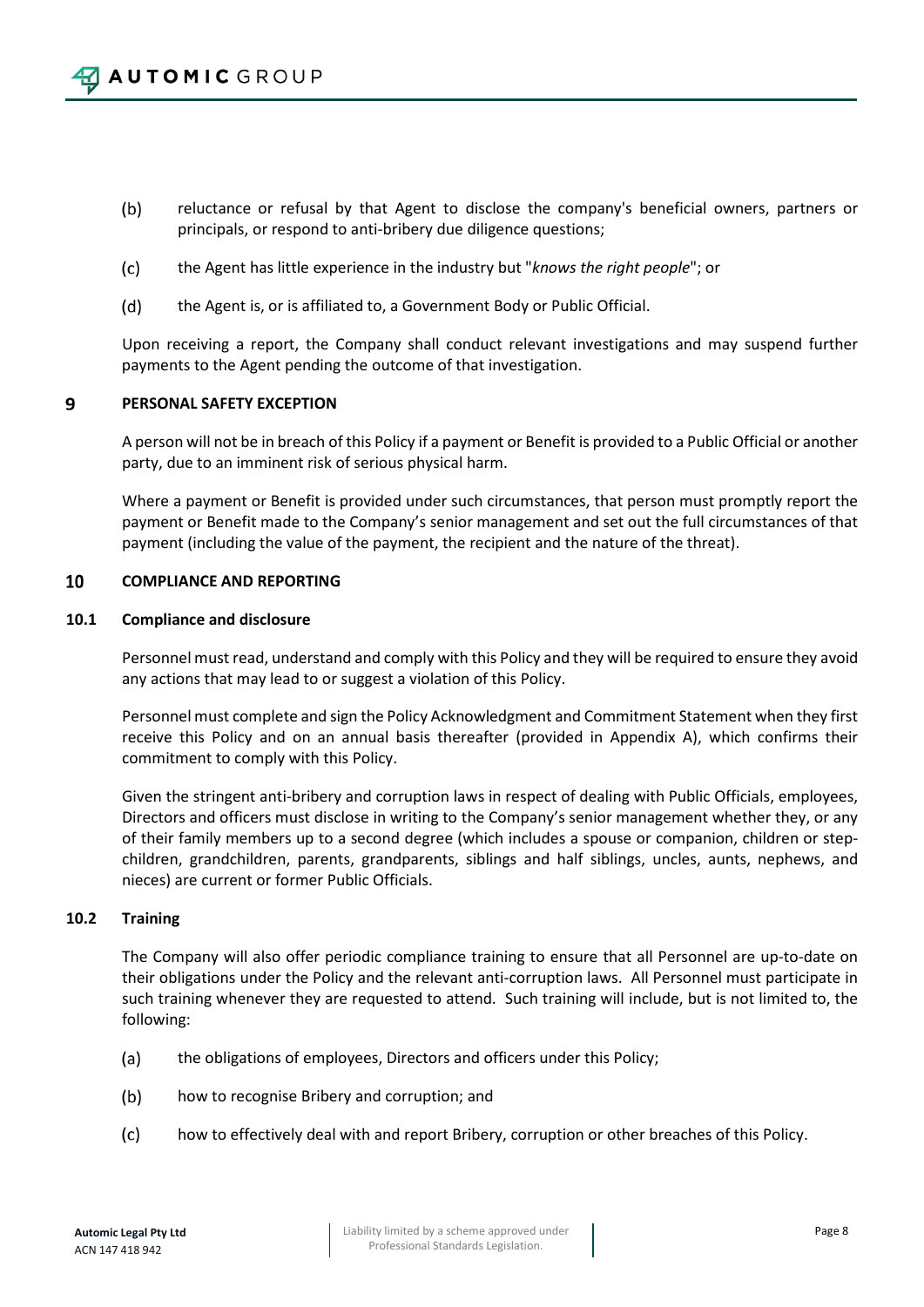### 11 **REPORTING**

Personnel that becomes aware of or suspects the Policy has been breached by any person acting for or representing the Company, must report the known or suspected breach to the Company's senior management and include the basis for their suspicion and/or knowledge. Reports may be made confidentially and on an anonymous basis. Please refer to the Whistleblower Policy for more details.

Personnel in breach of this Policy or fails to report known or suspected breaches of the Policy will face disciplinary action, which may result in dismissal for misconduct. Personnel in breach of this Policy may also face legal proceedings and be subject to investigations by the relevant government authorities.

The Board will be informed of any material breaches under this Policy.

### **REVIEW OF POLICY** 12

The policy will be reviewed regularly periodically and updated as required to ensure it remains consistent with current law and practice. The latest version of this policy can be found on the Company's website or obtained from the Company Secretary.

#### 13 **MATERIAL REVISIONS**

| <b>VERSION</b> | <b>APPROVAL DATE</b> | <b>EFFECTIVE DATE</b> | <b>DETAILS</b>                |
|----------------|----------------------|-----------------------|-------------------------------|
| 1.0            |                      |                       | Policy approved by the Board. |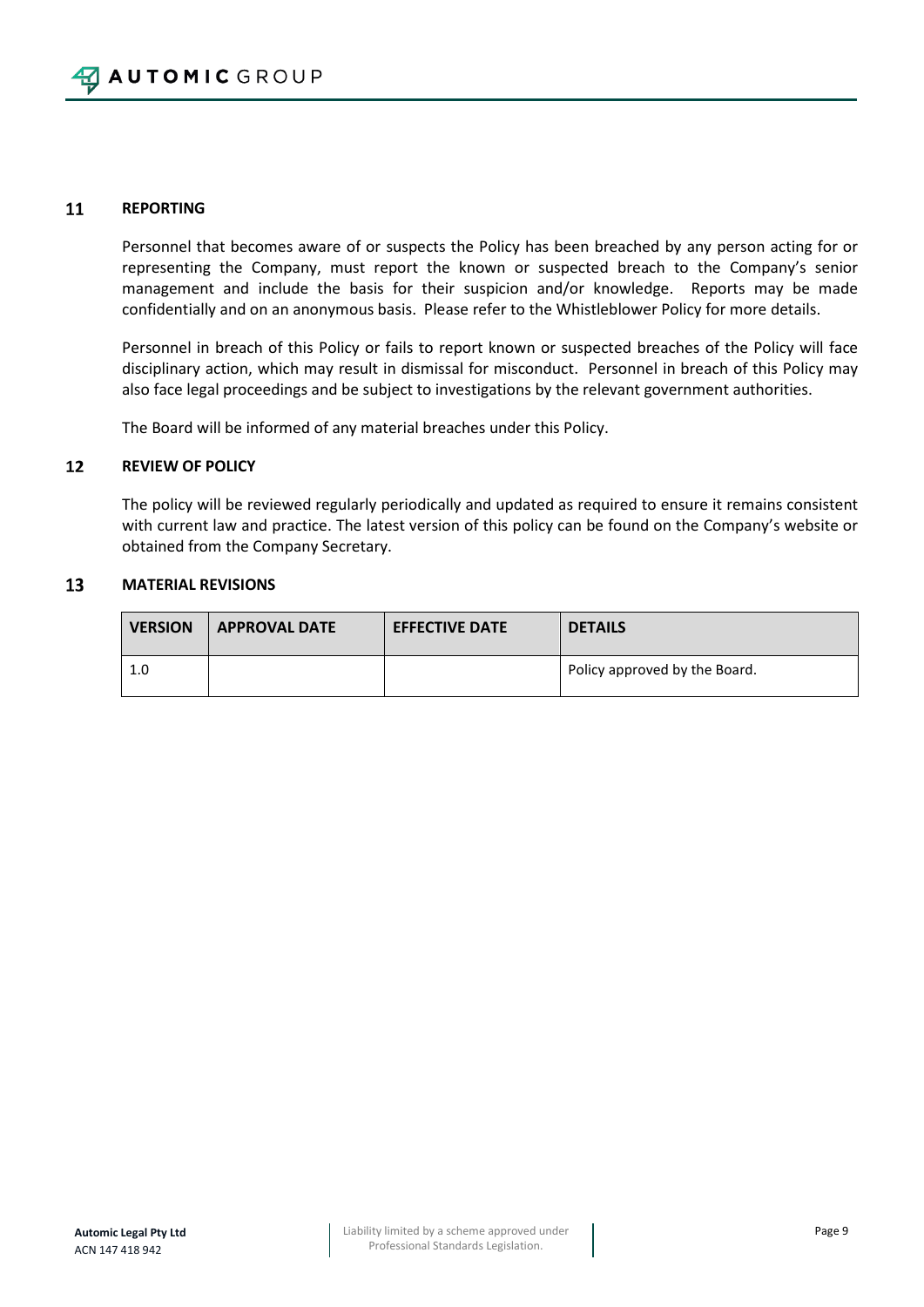**AUTOMIC GROUP** 

# **APPENDIX A**

# **POLICY ACKNOWLEDGEMENT AND COMMITMENT STATEMENT FOR ALL EMPLOYEES, DIRECTORS AND OFFICERS**

I acknowledge that I have received my personal copy of the Anti-Bribery and Corruption Policy (the "**Policy**"). I understand that I am responsible for knowing, understanding and adhering to the standards and requirements of the Policy and that a violation would constitute a disciplinary offence that could result in a penalty, which may include termination of my contract of employment.

In particular, I acknowledge and affirm that in all of my work for and activities on behalf of the Company:

- $(a)$ I will comply with all anti-bribery and corruption laws, the Policy, and the Gifts and Hospitality guidelines;
- $(b)$ I will maintain accurate books and records in relation to the Company's business;

\_\_\_\_\_\_\_\_\_\_\_\_\_\_\_\_\_\_\_\_\_\_\_\_\_\_\_\_\_\_\_\_\_\_\_\_\_\_\_\_\_\_\_\_\_\_\_\_\_\_\_\_\_\_\_\_\_\_\_\_\_\_\_\_\_\_\_\_\_\_\_\_\_\_\_

- $(c)$ I will be vigilant in identifying any violations of the Policy. When I have a concern about a possible violation of the Policy, I will report the concern to the Company's senior management according to the procedures described in section 11 of the Policy and will participate in any investigation in relation to such report or any other aspect of the Policy or related laws; and
- $(d)$ I understand my obligation to disclose any connections to current/former Public Officials/Government Bodies set forth in section 11 of the Policy, and I confirm that I do not have any such connections to Public Officials/Government Bodies other than those disclosed below.

# **Disclosure of Connections to Public Officials/Government Bodies:**

| Signature          |  |
|--------------------|--|
| <b>Print Name</b>  |  |
| Position / Company |  |
| Date               |  |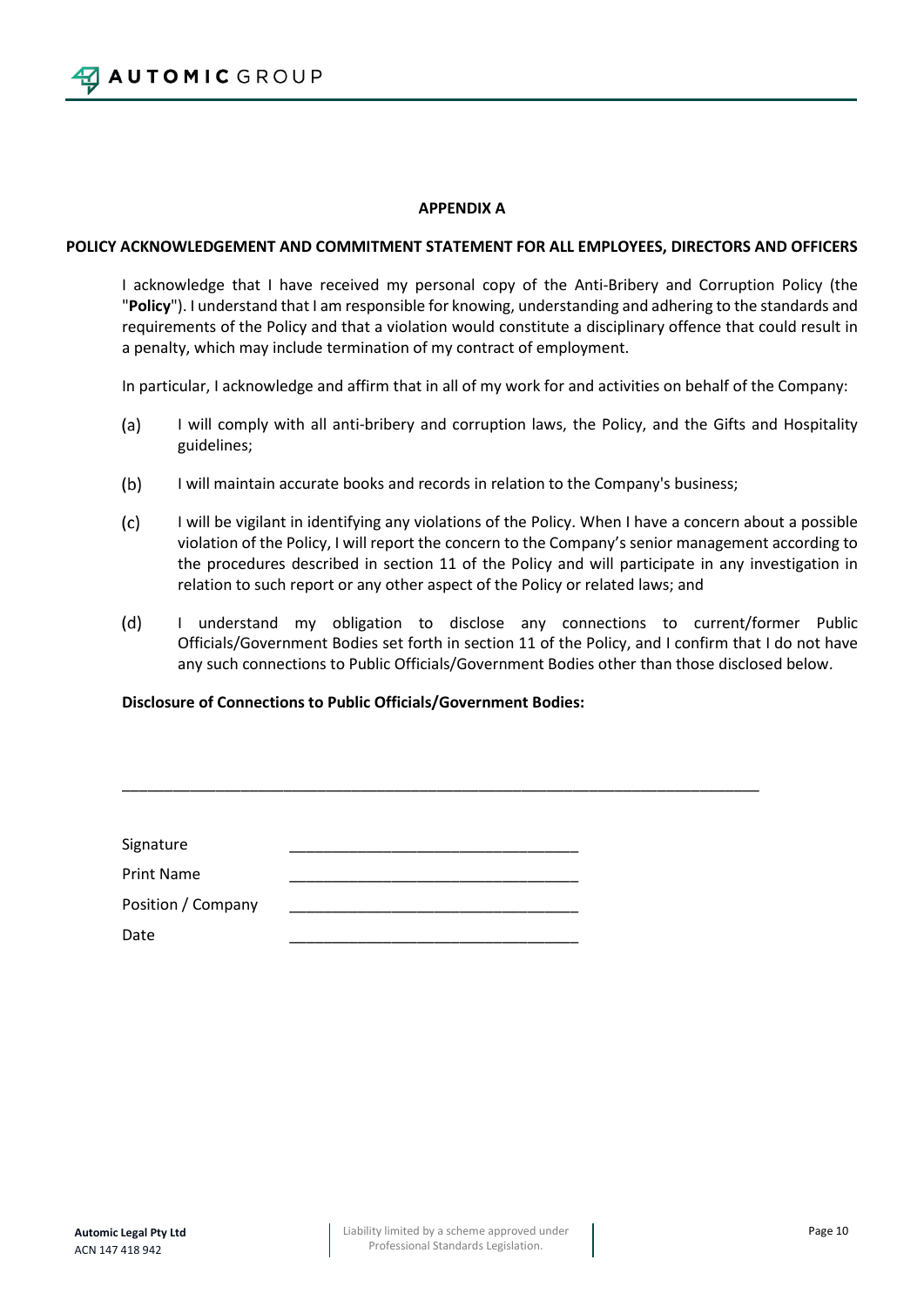### **APPENDIX B**

# **GIFTS, HOSPITALITY AND DONATIONS APPROVAL FORM**

| (A) Background                                                                                                                                                                                                                               |    |                |                                                                                                                                                                                                                                                                                                                                                                                                              |  |  |  |  |
|----------------------------------------------------------------------------------------------------------------------------------------------------------------------------------------------------------------------------------------------|----|----------------|--------------------------------------------------------------------------------------------------------------------------------------------------------------------------------------------------------------------------------------------------------------------------------------------------------------------------------------------------------------------------------------------------------------|--|--|--|--|
| <b>Name of Applicant:</b><br><b>Position/Department:</b>                                                                                                                                                                                     |    |                |                                                                                                                                                                                                                                                                                                                                                                                                              |  |  |  |  |
| Reporting Item (please select as appropriate):                                                                                                                                                                                               |    |                |                                                                                                                                                                                                                                                                                                                                                                                                              |  |  |  |  |
| Gift<br>Hospitality                                                                                                                                                                                                                          |    | $\blacksquare$ | <b>Political Donation</b><br>$\mathsf{L}$                                                                                                                                                                                                                                                                                                                                                                    |  |  |  |  |
| Sponsorship/Community Project(s)<br><b>Charitable Donations</b>                                                                                                                                                                              |    |                |                                                                                                                                                                                                                                                                                                                                                                                                              |  |  |  |  |
| <b>Given or Received</b>                                                                                                                                                                                                                     |    |                |                                                                                                                                                                                                                                                                                                                                                                                                              |  |  |  |  |
| $\mathsf{L}$<br>Given<br>Received                                                                                                                                                                                                            |    |                |                                                                                                                                                                                                                                                                                                                                                                                                              |  |  |  |  |
| (B) Details of the reporting item                                                                                                                                                                                                            |    |                |                                                                                                                                                                                                                                                                                                                                                                                                              |  |  |  |  |
| Details of giver or recipient:                                                                                                                                                                                                               |    |                |                                                                                                                                                                                                                                                                                                                                                                                                              |  |  |  |  |
| Name of individual:                                                                                                                                                                                                                          |    |                |                                                                                                                                                                                                                                                                                                                                                                                                              |  |  |  |  |
| Position:                                                                                                                                                                                                                                    |    |                |                                                                                                                                                                                                                                                                                                                                                                                                              |  |  |  |  |
| Name of Organization:                                                                                                                                                                                                                        |    |                |                                                                                                                                                                                                                                                                                                                                                                                                              |  |  |  |  |
| (Proposed) Date offered:                                                                                                                                                                                                                     |    |                |                                                                                                                                                                                                                                                                                                                                                                                                              |  |  |  |  |
| <b>Business purpose / justification:</b>                                                                                                                                                                                                     |    |                |                                                                                                                                                                                                                                                                                                                                                                                                              |  |  |  |  |
| Value (Recommended Retail Price):                                                                                                                                                                                                            |    |                |                                                                                                                                                                                                                                                                                                                                                                                                              |  |  |  |  |
| Nature and value of other Gifts, Hospitality, donations and sponsorship to/from the same individual and / or organization during the current financial<br>year (as known):                                                                   |    |                |                                                                                                                                                                                                                                                                                                                                                                                                              |  |  |  |  |
| Are you aware of any current, proposed or anticipated business between the                                                                                                                                                                   | No |                | Yes                                                                                                                                                                                                                                                                                                                                                                                                          |  |  |  |  |
| Company and the giver/recipient?                                                                                                                                                                                                             |    |                | (please provide details below)                                                                                                                                                                                                                                                                                                                                                                               |  |  |  |  |
| Details:                                                                                                                                                                                                                                     |    |                |                                                                                                                                                                                                                                                                                                                                                                                                              |  |  |  |  |
| (C) Public Officials                                                                                                                                                                                                                         |    |                |                                                                                                                                                                                                                                                                                                                                                                                                              |  |  |  |  |
| Is the giver/recipient a Public Official?                                                                                                                                                                                                    | No |                | $Yes$ $\Box$                                                                                                                                                                                                                                                                                                                                                                                                 |  |  |  |  |
|                                                                                                                                                                                                                                              |    |                | (please provide details below)                                                                                                                                                                                                                                                                                                                                                                               |  |  |  |  |
| Details:                                                                                                                                                                                                                                     |    |                |                                                                                                                                                                                                                                                                                                                                                                                                              |  |  |  |  |
| (only complete this question if the reporting item concerns a Public Official)                                                                                                                                                               | No |                | Yes $\Box$                                                                                                                                                                                                                                                                                                                                                                                                   |  |  |  |  |
| Does the Public Official have authority to award contracts to, approve licenses<br>and / or examine or regulate the Company?                                                                                                                 |    |                | (please provide details below)                                                                                                                                                                                                                                                                                                                                                                               |  |  |  |  |
| Details:                                                                                                                                                                                                                                     |    |                |                                                                                                                                                                                                                                                                                                                                                                                                              |  |  |  |  |
| (D) Supporting Documents                                                                                                                                                                                                                     |    |                |                                                                                                                                                                                                                                                                                                                                                                                                              |  |  |  |  |
| Invoice(s) / Receipt(s) / $\Box$<br>Proof of Payment                                                                                                                                                                                         |    |                | Other: $\frac{1}{\sqrt{1-\frac{1}{2}}\sqrt{1-\frac{1}{2}}\sqrt{1-\frac{1}{2}}\sqrt{1-\frac{1}{2}}\sqrt{1-\frac{1}{2}}\sqrt{1-\frac{1}{2}}\sqrt{1-\frac{1}{2}}\sqrt{1-\frac{1}{2}}\sqrt{1-\frac{1}{2}}\sqrt{1-\frac{1}{2}}\sqrt{1-\frac{1}{2}}\sqrt{1-\frac{1}{2}}\sqrt{1-\frac{1}{2}}\sqrt{1-\frac{1}{2}}\sqrt{1-\frac{1}{2}}\sqrt{1-\frac{1}{2}}\sqrt{1-\frac{1}{2}}\sqrt{1-\frac{1}{2}}\sqrt{1-\frac{1}{2$ |  |  |  |  |
| (E) Declaration                                                                                                                                                                                                                              |    |                |                                                                                                                                                                                                                                                                                                                                                                                                              |  |  |  |  |
| I confirm that, to the best of my knowledge, the above details are complete and correct and that I shall notify my Supervisor of any additions and/or<br>changes in the information provided at such times that these may arise immediately. |    |                |                                                                                                                                                                                                                                                                                                                                                                                                              |  |  |  |  |
| Name and signature of Applicant: __                                                                                                                                                                                                          |    |                |                                                                                                                                                                                                                                                                                                                                                                                                              |  |  |  |  |
|                                                                                                                                                                                                                                              |    |                |                                                                                                                                                                                                                                                                                                                                                                                                              |  |  |  |  |
|                                                                                                                                                                                                                                              |    |                |                                                                                                                                                                                                                                                                                                                                                                                                              |  |  |  |  |